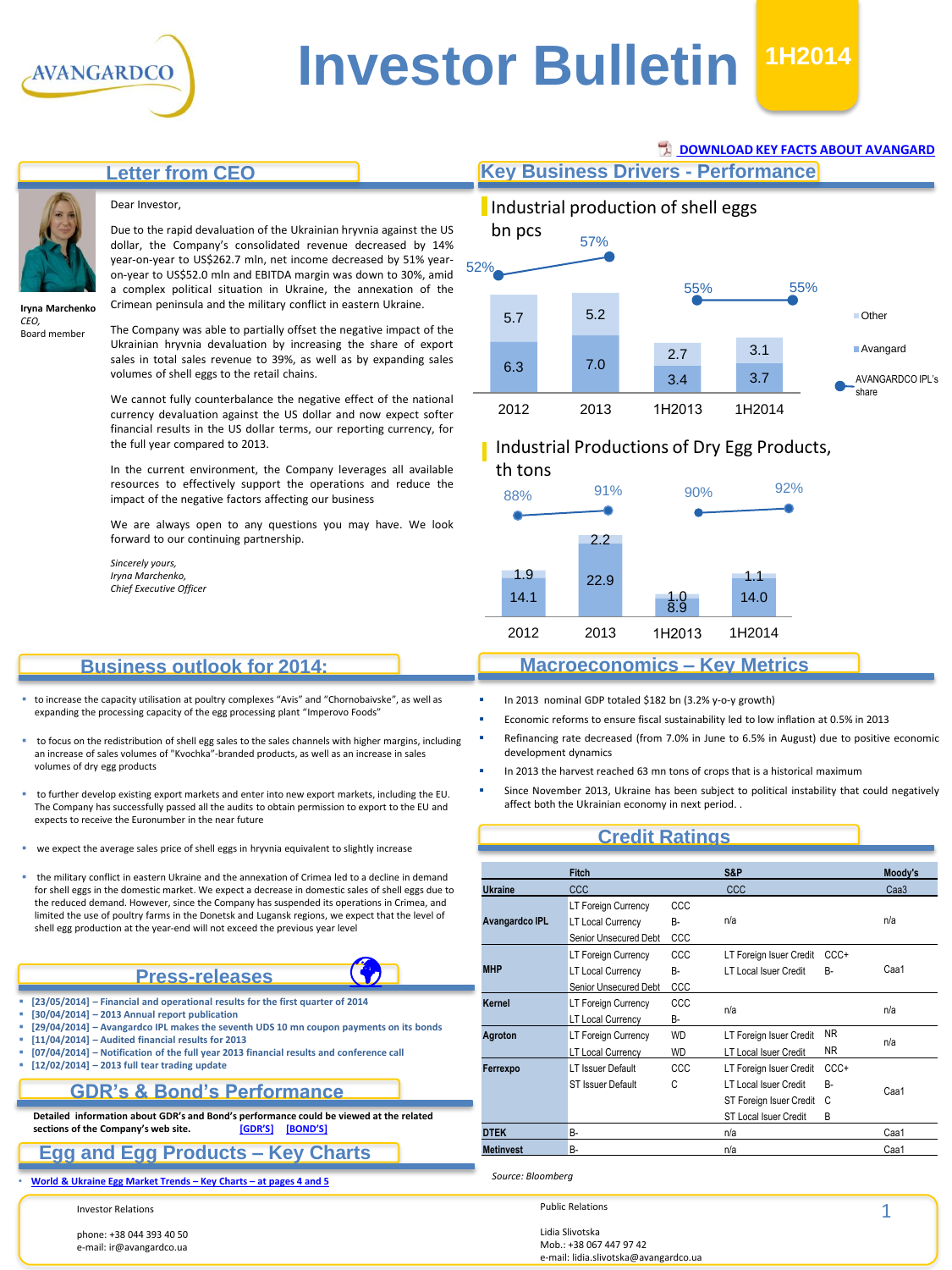# **Investor Bulletin 2011 1H2014**

**AVANGARDCO** 

# **Production Results – Key Charts**



#### **Eggs sales to third parties by volume, %**



# **Egg products sales by volume, %**



## **Financial Results – Key Figures**

| \$'000                                  |       |       |        |       | 1H2013  |            | 1H2014  | change, %  |        |  |
|-----------------------------------------|-------|-------|--------|-------|---------|------------|---------|------------|--------|--|
| Revenue                                 |       |       |        |       |         | 304,288    |         | 262,680    | (14%)  |  |
| Cost of sales                           |       |       |        |       |         | $-206,400$ |         | $-190,932$ | (7%)   |  |
| <b>Gross profit</b>                     |       |       |        |       | 118,605 |            | 80,797  | (32%)      |        |  |
| <b>Profit from operating activities</b> |       |       |        |       | 121,957 |            | 67,949  | (44%)      |        |  |
| <b>Net Profit</b>                       |       |       |        |       | 105,568 |            | 51,991  | (51%)      |        |  |
| Net profit margin                       |       |       |        |       | 35%     |            | 22%     | (12%)      |        |  |
| Earnings per share, USD                 |       |       |        |       | 16      |            | 9       | (44%)      |        |  |
| <b>EBITDA</b>                           |       |       |        |       | 134,653 |            | 78,950  | (41%)      |        |  |
| EBITDA margin                           |       |       |        |       | 44%     |            | 30%     | (14%)      |        |  |
| Capital investment (expansion)          |       |       |        |       | 62      |            | 14      | (77%)      |        |  |
| 10<br>Capital investment (maintenance)  |       |       |        | 19    | $+90%$  |            |         |            |        |  |
| Net debt                                |       |       |        |       | 155,594 |            | 106,097 | (32%)      |        |  |
| Net debt/LTM EBITDA                     |       |       |        |       |         | 0.5        |         | 0.4        |        |  |
| Total debt/LTM EBITDA                   |       |       |        | 1.1   |         | 1.4        |         |            |        |  |
|                                         | 1Q13  | 1Q14  | Δ      | 2Q13  | 2Q14    | Δ          | 1H13    | 1H14       | Δ      |  |
| Average FX<br><b>UAH/USD</b>            | 7.993 | 8.863 | $+11%$ | 7.993 | 11.696  | $+46%$     | 7.993   | 10.287     | $+29%$ |  |

*Source: Company data, SSCU*

• The decrease in 1H2014 consolidated revenue was driven by the Ukrainian hryvnia devaluation against the US dollar, the decrease in sales of shell eggs to third parties as well as lower sales price of dry egg products. Higher export sales volumes partially mitigated the decline in revenues

• The increase in the average sales price of shell eggs in the Ukrainian hryvnia was due to the increased share of "Kvochka"-branded products and export sales

• The increase in cost per egg in the Ukrainian hryvnia was due to higher fodder prices and the growth in consumption of fodder per a hen

• The decrease in cost per unit for eggs and egg products in the US Dollars was due to the Ukrainian hryvnia devaluation

• Gross profit, profit from operating activities, net profit, EBITDA were effected by all above mentioned factors

• Net debt reflects the increase in cash&cash equivalents at the period-end

• The Company maintains a strong liquidity position in line with covenants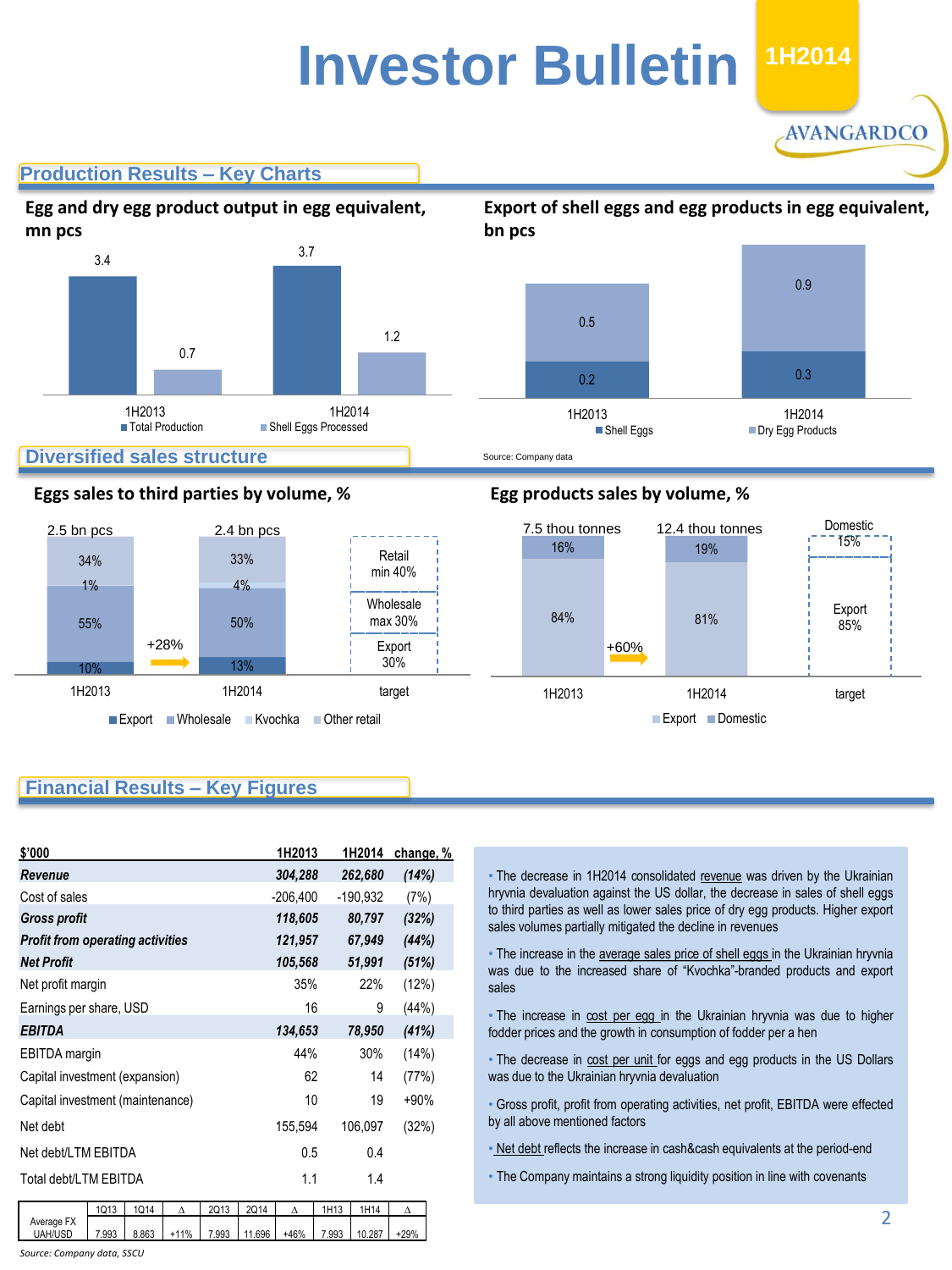# **Investor Bulletin H1 1H2014**

#### **Why to Invest in Avangard**

- **#1 eggs producer in Eurasia by poultry flock\***
- **#1** in Ukraine: 51% share in the industrial production of shell eggs in 2011; 87% share in the production of dry egg products in 2011
- Vertical integration ensures effective cost control
- State-of-the-art poultry facilities with production facility to 30.1 mn laying hens and 8.2 bn eggs per year
- **Eggs processing plant Imperovo will increase it's processing** capacity from 6 to 10 mn eggs per day in 2015
- **Export to 34 markets during 2009-2014**
- **Received permission to export to EU**
- **Strong financial results**
- Debt ratio reached 1.4x, a very attractive level compared to traded Ukrainian peers
- \* *by World Poultry Magazine*

#### **Shareholder Structure -**



• Ukrlandfarming PLC Free Float

**GDR's Performance -**

• *In September 2011, with the goal to restructure and rationalize his ownership in agricultural assets Mr. Bakhmatyuk made a decision to transfer his 77.5% shareholding in Avangardco IPL to Ukrlandfarming PLC.*



WIG Ukraine (rebased)

# **Securities - General Information**

| GDR's\ADR's                                     |           |
|-------------------------------------------------|-----------|
| Receipts outstanding, as of 30/06/11, pcs.      | 1,437,500 |
| Avrg trading volume per day, in H1 2011<br>pcs. | 67,334    |
| Market Cap as of 30/06/11, \$mln                | 1,067     |
| Free float, %                                   | 22.5      |

**AVANGARDCO** 

| GDR\ADR's                       | $\mathbf G$                                             | <b>Bonds</b>      |                                                                                                |
|---------------------------------|---------------------------------------------------------|-------------------|------------------------------------------------------------------------------------------------|
| <b>Ticker</b>                   | <b>AVGR</b>                                             | Format            | Reg S                                                                                          |
| <b>Stock</b><br><b>Exchange</b> | <b>LSE</b>                                              | Amount, \$<br>mln | 200                                                                                            |
| <b>Deal Size</b>                | 1,437,500 new<br>ordinary shares in<br>the form of GDRs | <b>Maturity</b>   | 29 October 2015                                                                                |
| Use of<br><b>Proceeds</b>       | Finalization of new<br>capacity expansion<br>programs   | Coupon            | 10%, payable semi-<br>annually in arrears on<br>29 Apr and Oct<br>commencing on 29<br>Apr 2011 |
| <b>Proceeds</b>                 | <b>USD 208 m</b>                                        | Listing           | <b>LSE</b>                                                                                     |
| <b>Offer Price</b>              | \$15.0 per GDR                                          | Issue<br>Rating   | <b>B</b> (Fitch Ratings)                                                                       |

#### **Bond's Performance -**



## *Source: Bloomberg, Company data*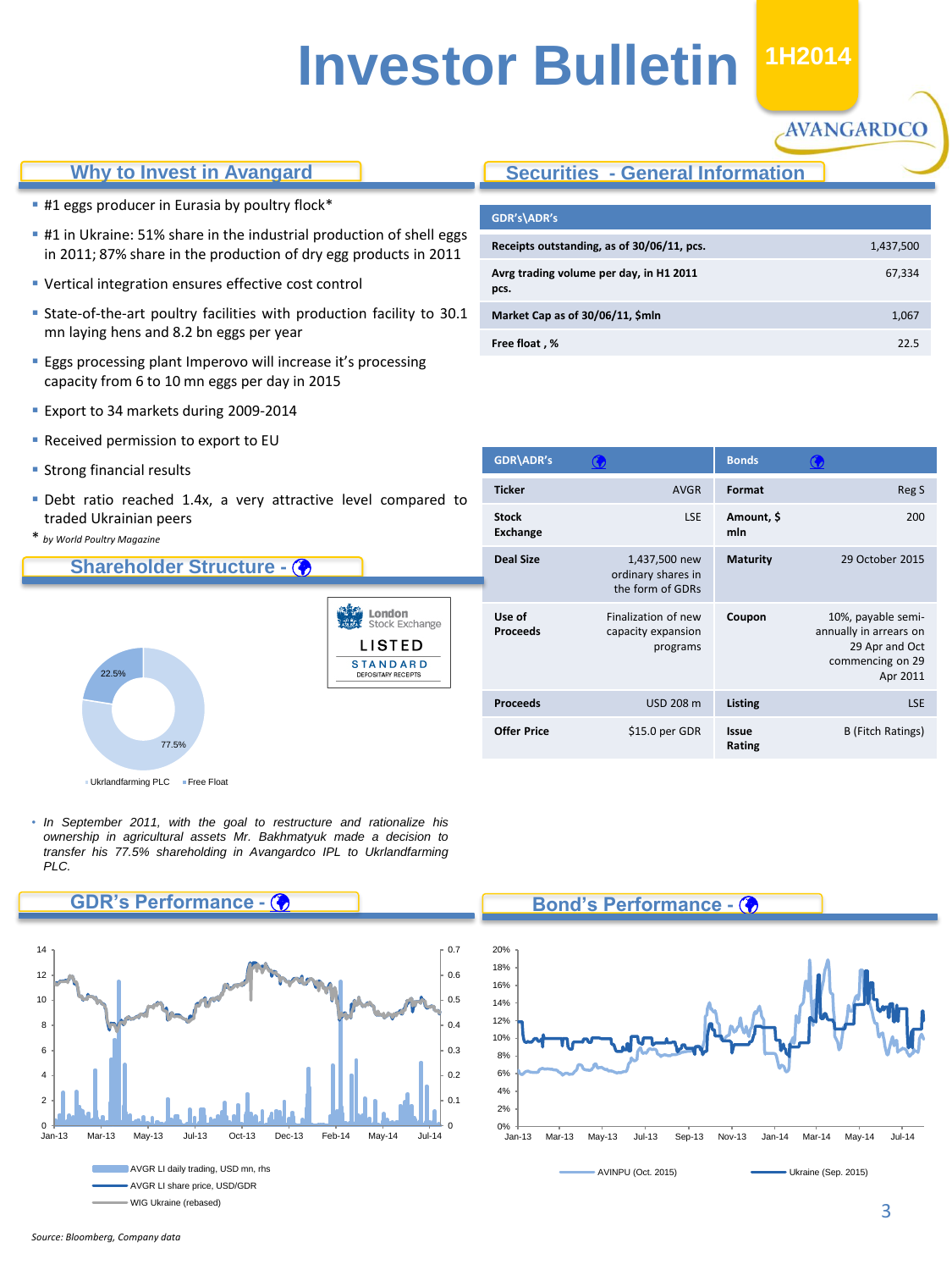# **Investor Bulletin 1H2014**

**AVANGARDCO** 





# **World Imports of Eggs and Eggs Products, US\$ mln**





## **Structure of World Imports of Eggs and Egg Products in 2013E, \$ mn**



*\*Key destinations for AVANGARDCO IPL's export*

- Growing world eggs and egg products market
- Growth in egg products trade is driven by demand from food, confectionary and bakery industries globally
- Emergence of middle class in MENA and Asia will further drive consumption of eggs/egg products in the region
- In 2009-1H2014 the Company exported to 33 markets in MENA, the Far East, SSA and the CIS, which represent 34% of total global consumption potential
- <span id="page-3-0"></span>Export strategy aimed to expand key markets: MENA , Asia, Africa, the CIS and enter the EU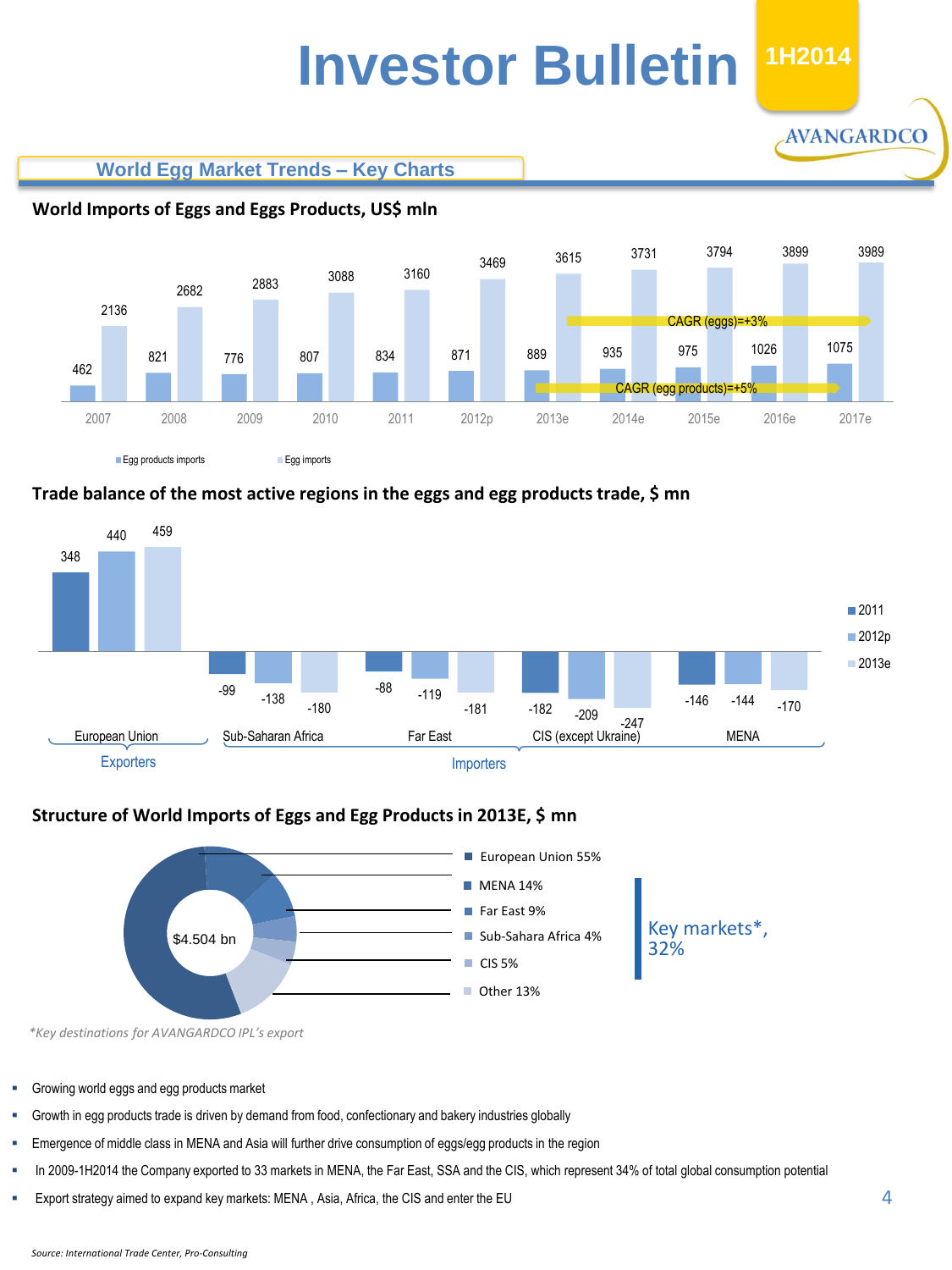# **Investor Bulletin 1H2014**

## **World & Ukrainian Egg Market Trends – Key Charts**



### $5.8$  6.3 18.4 22.1 33.2 45.2 3.7 7.6 9.3 11.7 12.0 12.2 6.1 6.7 12.7 6.0 6.5 6.6 7.1 7.1 7.4 4.0 5.3.9  $\frac{1}{2}$  7.2 2001 2007 2009 2011 2012 2013 1H 2013 1H 2014\* 2015F 38% 62% 65% 35% **Egg and egg products production in Ukraine**

Egg products, thou tons **Produced eggs in industrial companies, bn pcs** Produced eggs in households, bn pcs *\*Ukraine without Crimea. In 2013 share of Crimea in total production of eggs was 3%.*

# **Export of eggs and egg products from Ukraine, USD mn**



## **Average domestic price of eggs in the EU and Ukraine, USD/egg**



- Strong domestic demand and increasing export opportunities
- Market consolidation will drive further price increase